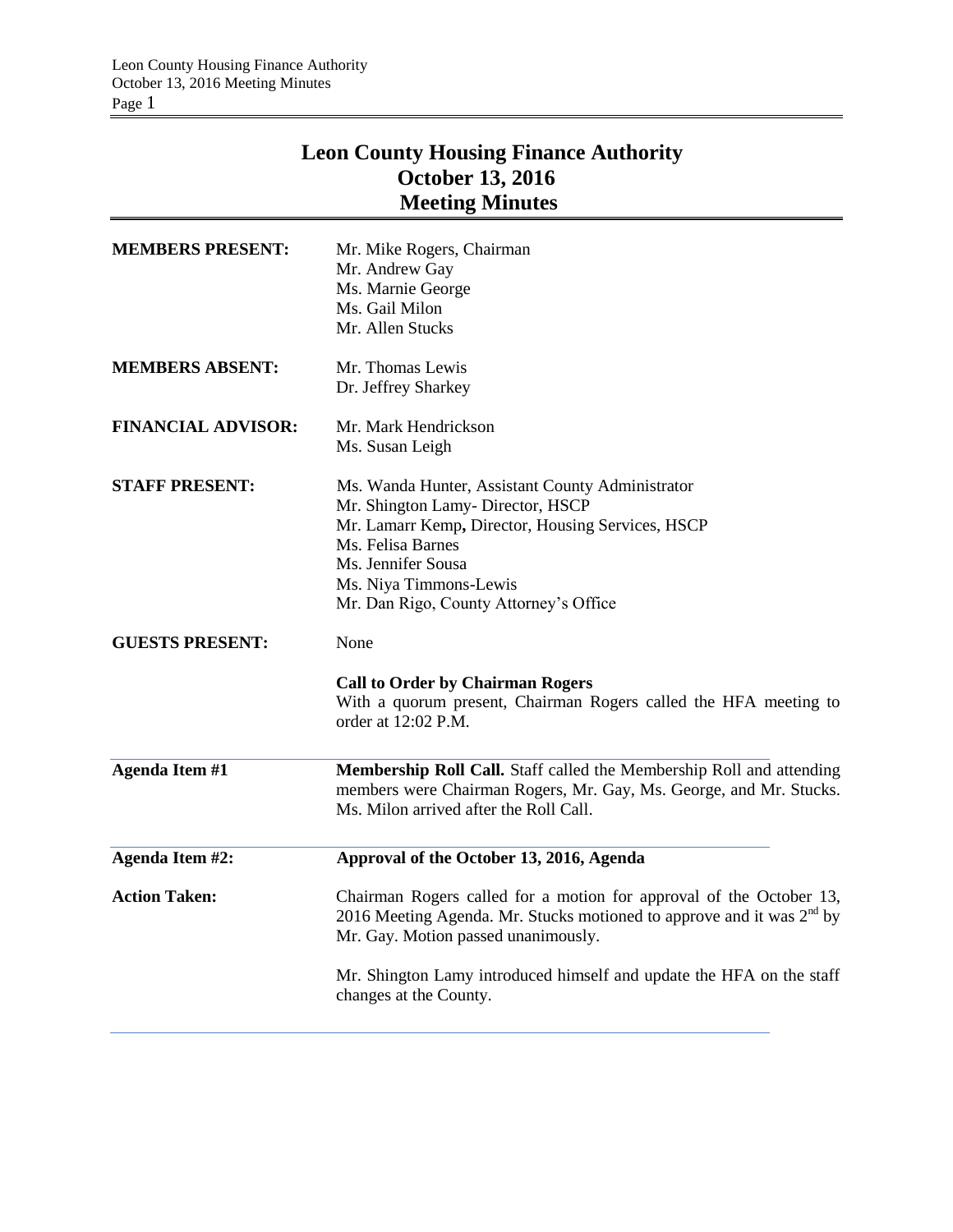| <b>Agenda Item #3:</b>                                                                                | Approval of the September 8, 2016, Minutes                                                                                                                                                                 |  |
|-------------------------------------------------------------------------------------------------------|------------------------------------------------------------------------------------------------------------------------------------------------------------------------------------------------------------|--|
| <b>Action Taken:</b>                                                                                  | Chairman Rogers called for a motion for approval of the September 8,<br>2016 Meeting Minutes. Mr. Stucks motioned to approve and it was $2^{nd}$<br>by Mr. Gay. Motion passed unanimously.                 |  |
| <b>Agenda Item #4:</b>                                                                                | <b>Public Comment</b>                                                                                                                                                                                      |  |
| <b>Action Taken:</b>                                                                                  | No public comment.                                                                                                                                                                                         |  |
| <b>Agenda Item #5A</b>                                                                                | <b>Financial Report</b>                                                                                                                                                                                    |  |
|                                                                                                       | Mr. Gay and Mr. Hendrickson presented a report on HFA finances. A discussion followed. Chairman<br>Rogers called for a motion to accept the September 30, 2016 Financial Statement.                        |  |
| <b>Action Taken:</b>                                                                                  | Mr. Stucks motioned to accept the September 30 Financial Statement and<br>was 2 <sup>nd</sup> by Ms. George. Motion passed unanimously.                                                                    |  |
| <b>Agenda Item #5B:</b>                                                                               | Presentation of Income & Expense through July 31, 2016                                                                                                                                                     |  |
| discussion followed.                                                                                  | Mr. Gay and Mr. Hendrickson reported on Income and Expenses through September 30, 2016. A                                                                                                                  |  |
| <b>Action Taken:</b>                                                                                  | No Action Required                                                                                                                                                                                         |  |
| <b>Agenda Item #5C:</b>                                                                               | Reconciliation of Leon County Detailed Expense Report to HFA<br><b>Financial Statement and Income &amp; Expense Report</b>                                                                                 |  |
|                                                                                                       | Mr. Gay and Mr. Hendrickson reported on how the detailed expense report generated by Leon County had<br>been adjusted for reconciliation with the HFA's Financial Statement and Income and Expense Report. |  |
| <b>Action Taken:</b>                                                                                  | No Action Required                                                                                                                                                                                         |  |
| Agenda Item #6A:                                                                                      | <b>Emergency Repair Program</b>                                                                                                                                                                            |  |
| Mr. Kemp reported the program was being reactivated.                                                  |                                                                                                                                                                                                            |  |
| <b>Action Taken:</b>                                                                                  | No Action Required.                                                                                                                                                                                        |  |
| <b>Agenda Item #6B:</b>                                                                               | <b>Financial Advisor Contract</b>                                                                                                                                                                          |  |
| Mr. Hendrickson reported that the contract had been approved by the BOCC and was ready for signature. |                                                                                                                                                                                                            |  |
| <b>Action Taken:</b>                                                                                  | No Action Required                                                                                                                                                                                         |  |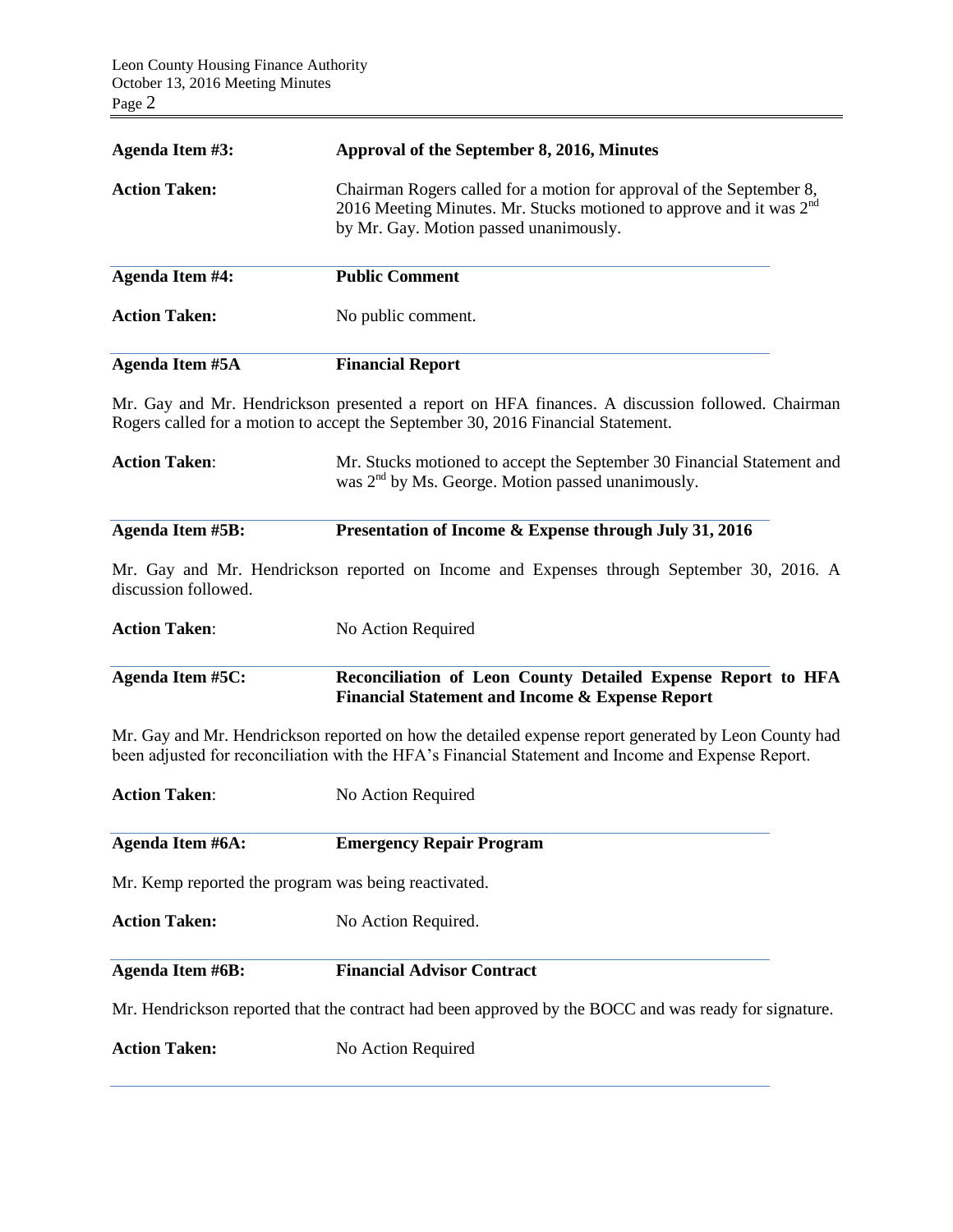## **Agenda Item #6C: Legal Services RFQ**

Mr. Hendrickson and Mr. Rigo updated the Board on the process for selecting a legal counsel for the HFA. Mr. Rigo stated that the Review Committee had recommended to the HFA the ranking of the two firms that applied:

- 1. Knowles Randolph
- 2. Nabors Giblin

He also stated that if the HFA accepted the rankings, a group or person needed to be appointed to negotiate a price/contract. A discussion followed, including provision of information on how the Review Committee had reached its recommendation.

Action Taken: Chairman Rogers called for a motion to approve the ranking of the two firms as recommended by the Review Committee. Mr. Stucks motioned to approve, and it was  $2<sup>nd</sup>$  by Mr. Gay. Motion passed unanimously.

> Chairman Rogers called for a motion to appoint the Finance Committee to negotiate the terms and price of the contract with the #1 ranked firm. Mr. Stucks motioned to appoint the Finance Committee, and it was  $2<sup>nd</sup>$ by Ms. Milon. Motion passed unanimously.

Mr. Gay, Chair of the Finance Committee called a meeting of that Committee for 9:30 AM, October 25, for the purposes of carrying out the Board's directive for negotiations.

**Agenda Item #6D: County Real Estate Policy**

Mr. Hendrickson and Ms. Leigh reported on the Chairman's recommendations for ranking the properties on the list. A discussion followed on the proposed ranking, and that the properties ranked "high" would receive first attention by staff for disposition.

**Action Taken:** Chairman Rogers called for a motion to accept the Chairman's recommendation on ranking the properties. Mr. Stucks motioned to accept, and it was  $2<sup>nd</sup>$  by Mr. Gay. Motion passed unanimously.

# **Agenda Item #7A: Florida ALHFA Annual Dues**

Mr. Hendrickson reported that the annual dues of \$500 were now payable.

**Action Taken:** Chairman Rogers called for a motion to authorize staff to make the \$500 payment.. Mr. Stucks motioned to authorize, and it was  $2<sup>nd</sup>$  by Ms. George. Motion passed unanimously.

# **Agenda Item #7B: Sadowski Education Effort Contribution** Mr. Hendrickson reported that Florida ALHFA had written a letter to all local HFA's requesting a contribution to the Sadowski Education Effort.

**Action Taken:** Chairman Rogers called for a motion to authorize staff to make a \$2,500 contribution to the Sadowski Education Effort. Mr. Stucks motioned to authorize, and it was  $2<sup>nd</sup>$  by Ms. Milon. Motion passed unanimously.